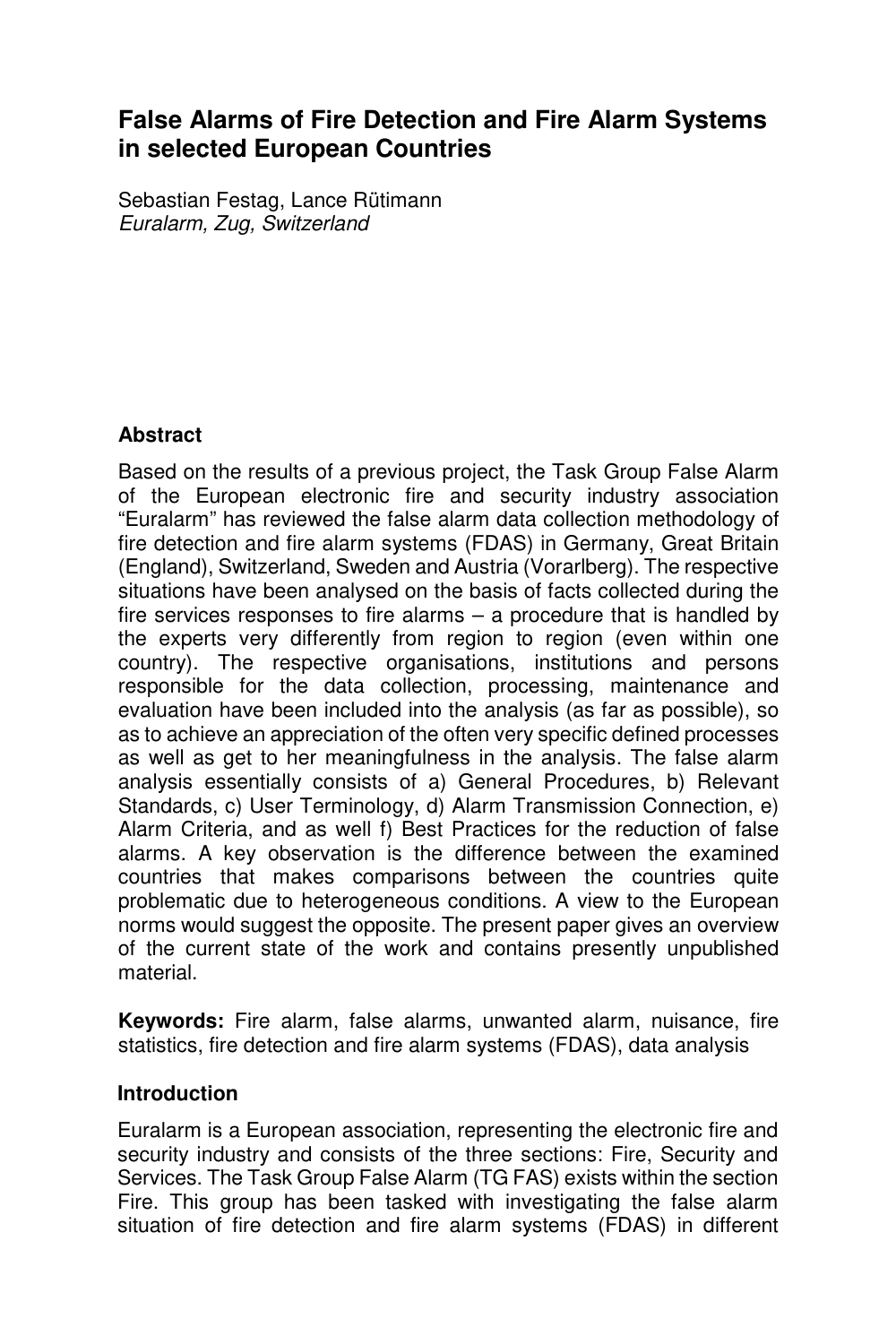European countries with a focus on facts and the methodologies of false alarms. Based on the results of a previous project (see [1] and [2]), this Task Group has since 2014 analysed the respective country-specific alarm situation (real and false alarms) on the basis of available facts collected by fire services.

There remains a lack of reliable details on the range of the false alarm difficulties and their causes. As a result, the suitable points to define and deploy effective countermeasures are missing. It is the aim of this work to establish a common understanding for the country-specific situation of the false alarm topic of FDAS and underline these with facts. Measures to reduce false alarms have been and continue to be taken, but first we need a better understand and quantify the phenomenon of false fire alarms to say outline the main focus for improvements.

False alarms continue to bind and absorb public and private resources. This has lead certain jurisdictions confronted with public budget cuts to redefine the response procedures of fire safety intervention forces, which can go as far as requiring eye witness verification prior to deployment. This inadvertently leads to delayed responses to real fires, hence increasing the risk on lives and assets.

The principle discussion today is that the number of false alarms should be reduced. This objective must not allow the risk of real fires not being detected in time. In order to consider both aspects, an evaluation basis is required.

# **Procedure**

The present paper on the conducted analyses, so as to understand the specific false alarm situation of FDAS and methodologies, with the aim to derive a common approach to an empirical analysis of fire services data. The analysed material has been recorded and collected by experts during the fire services responses to fire alarms, and was found to be handled very differently from country to country. In the analysis we have reviewed the false alarm data collection methodology of FDAS in Germany (see [3], [4]), Great Britain/England (see [5], [6]), Switzerland [7], Sweden (see [8], [9]) and Austria/Vorarlberg [10] – see [11]; without Austria.

The respective organisations, institutions and persons responsible for the data collection, processing, maintenance and evaluation have been included into the analysis (as far as possible), so as to achieve an appreciation of the often very specific defined processes as well as get to her meaningfulness in the analysis. The false alarm analysis essentially consists of a) General Procedures, b) Relevant Standards, c) User Terminology, d) Alarm Transmission connection, e) Alarm Criteria, and as well f) Best Practices for the reduction of false alarms.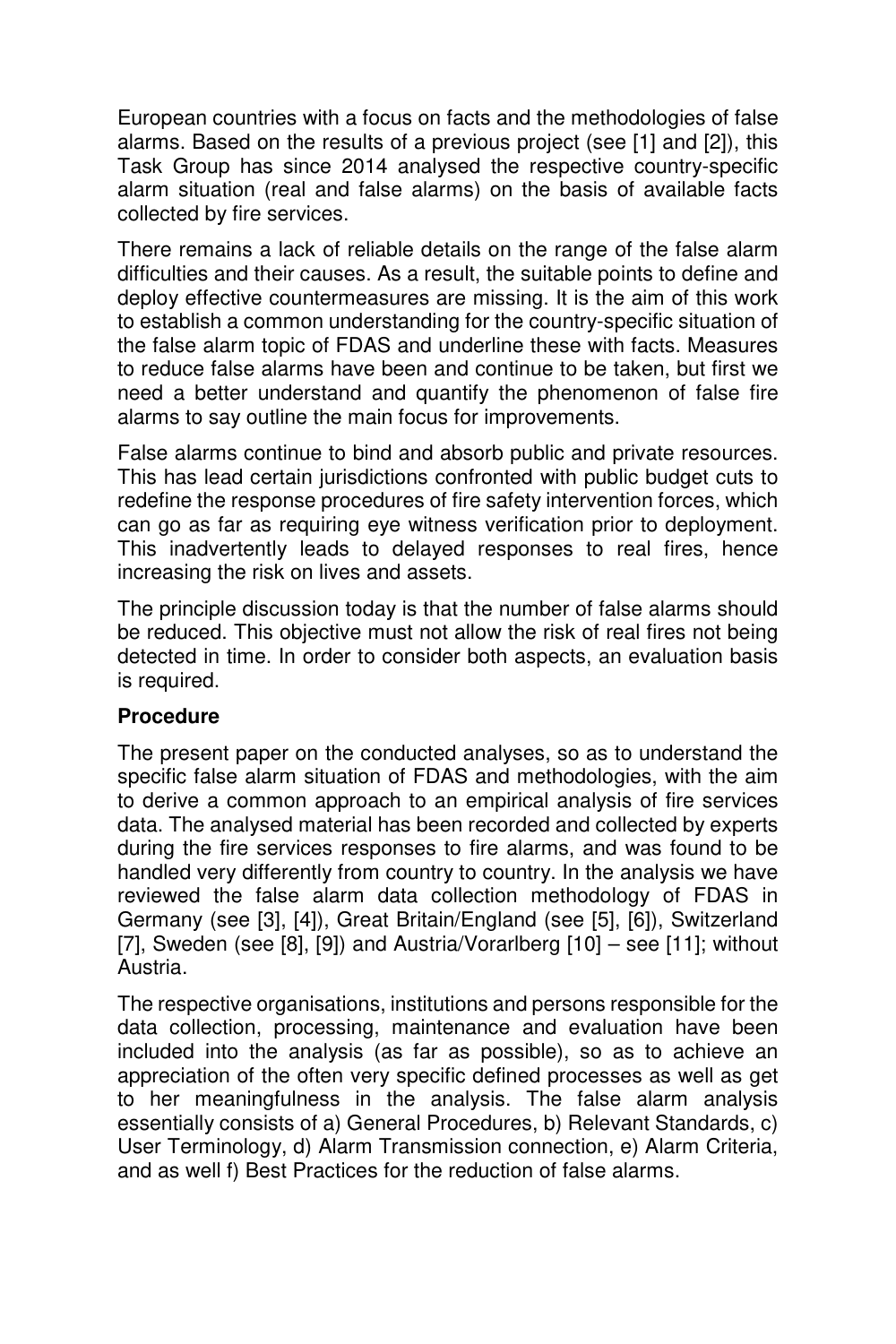Before the false alarm ratio can be calculated, it is important to note that the available data varies from country to country as well as the data mining approaches. Additionally, a distinction between data from FDAS (commercial applications) and smoke alarm devices (domestic applications) must be made.

In a new approach [3], the following options for calculating the false alarm ratio are given – the choice to use the formulas depends on the availability and validity of the data. These four formulas are as follows:

$$
FA_1 = x_{FA} = n_{FDAS,FA}/n_{FO}
$$
 Eq.1

Description: ( $FA_1 = x_{FA}$ ) False alarm ratio based on the number of false alarms from FDAS ( $n_{FDAS,FA}$ ) in relation to the number of all fire fighting operations (all fire alarms, activations; real and non-real fire conditions;  $n_{FO}$ ) of the fire services and the same time interval (e.g. per year).

#### $FA<sub>2</sub>=X<sub>FA</sub>=n<sub>FDAS,FA</sub>/n<sub>FO,B</sub>$  Eq.2

Description: (FA<sub>2</sub> =  $X_{FA}$ ) False alarm ratio based on the number of false alarms from FDAS in relation to the number of all fire fighting operations (fire alarm activations) in buildings ( $n_{FO,B}$ ) of the fire services and the same time interval.

$$
FA_3 = \varphi_{FA} = n_{FDAS,FA}/n_{FDAS,1}
$$

Description: (FA<sub>3</sub> =  $\varphi$ <sub>FA</sub>) False alarm ratio based on the number of false alarms from FDAS in relation to the number of FDAS ( $n_{FDAS,l}$ ), of the same region, fire services and time interval.

$$
FA_4 = \varepsilon_{FA} = n_{FDAS,FA}/n_{FDAS} \text{ with } n_{FDAS} = n_{FDAS,FA} + n_{FDAS,RF}
$$

Description: (FA<sub>4</sub> =  $\epsilon$ <sub>FA</sub>) False alarm ratio based on the number of false alarms from FDAS in relation to the number of all fire alarm activations caused by FDAS (real and non-fire conditions by FDAS;  $n_{FDAS}$ ), of the same time interval (e.g. per year).

All formulas require the total number of false alarms from FDAS and at least one absolute number from the reference figures (1-4).

### **Results (in a summarized form)**

The countries Germany, Great Britain (England), Switzerland, Sweden and Austria (Vorarlberg) have been reviewed. The detailed results to the situation in Germany are described in detail [3]. These results have been supplemented with the data from Great Britain (England), Switzerland and Sweden (see [4]). The results from Vorarlberg (Austria) are unpublished till now. The core findings will be summarised in an overall evaluation/assessment of all five countries.

The situations between these countries are not directly comparable, because there are a lot of differences. This begins with the fact that the term for a fire alarm without a real fire condition – at the time when the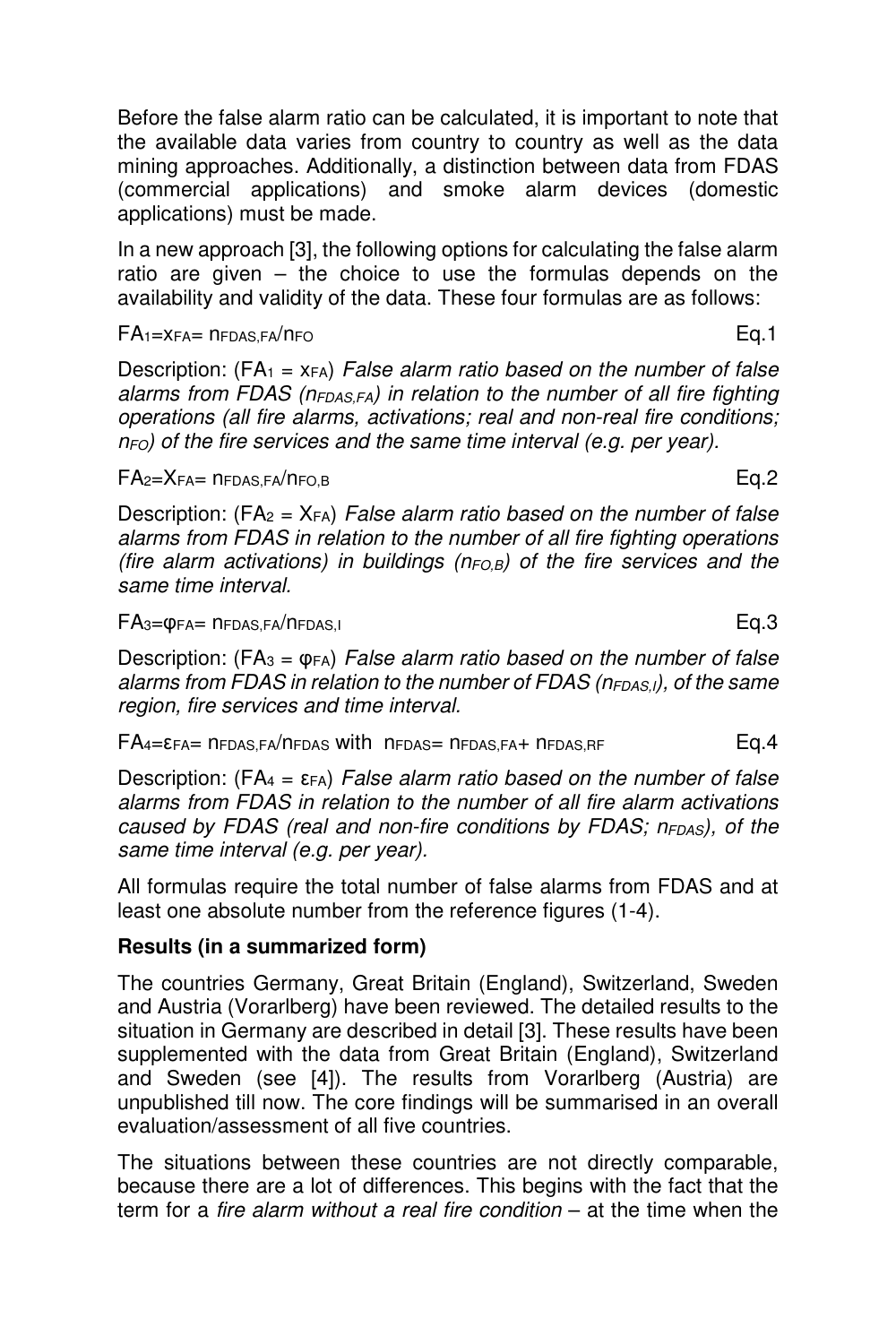fire services arrive – varies (in detail, the situation at the time of the alarm may change until the fire services have arrived; that shows how difficult it is to assess). We call a fire alarm without a real fire-condition as false alarm (from the perspective of the fire services). In some countries, it is referred to as an unwanted or unjustified alarm, although objectively the same is meant. It is even more complicated because even within the countries, standardized terms are not consequently used. Fig. 1 and Fig 2 show the definition per country according to the country-specific terms used. It can be seen that the definitions vary in each country, but there are some similarities. In principle, it should be possible to find a common base, without major changes. In most of the countries, a fire alarm without a real fire-condition is called a false alarm. The common basis of the categories is to distinguish equipment failures, deceptive alarms and intentional and unintentional actions by persons.



Fig. 1. Overview of the definitions and terms per country [4].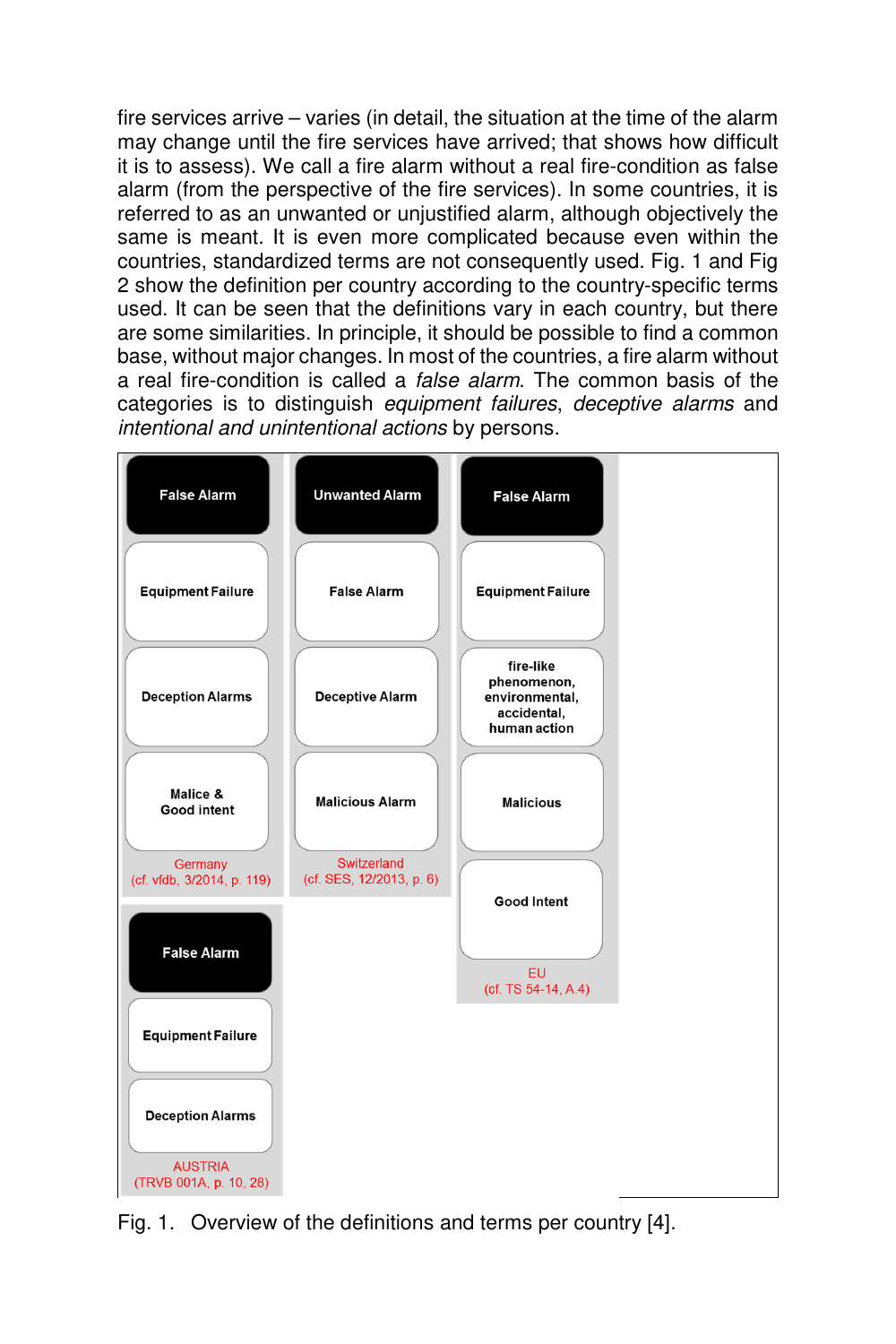

Fig. 2. Overview of the definitions and terms per country [4].

In addition to the terms, the requirements/standards of FDAS vary between the countries. FDAS are used inside buildings and they must meet many requirements. The requirements are described in standards. In general, we have to differentiate between product and application standards. If the components of FDAS meet the product requirements according to EN 54-series, and this is certified by a notified body, they can be provided with a CE mark and freely traded in the European Economic Area (and EFTA). With this, a standardized use of products is given. In addition to the product requirements, FDAS are subject to application requirements. These national standards represent the "state of the art" and define the minimum requirements to be met in the design and operation process of FDAS. The national requirements vary. In short: Despite using the same products or components, there is a lack of comparability between the system technologies of the same type in different EU countries owing to the various application standards and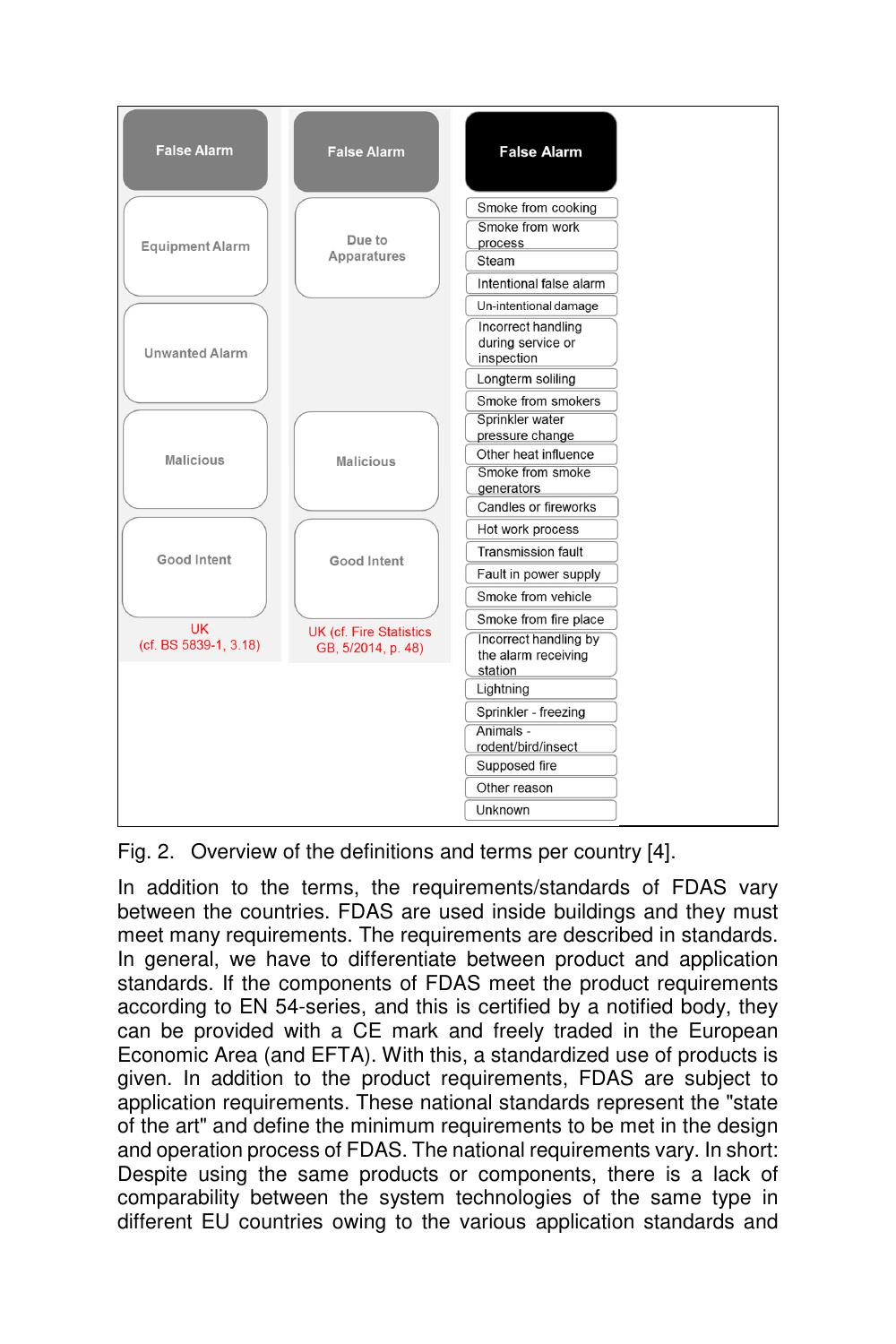philosophies of each country. Table 1 gives a summarized overview of the false alarm situation in each country analyzed.

|           | <b>Standards</b>                                                                                                                                             | Terminology                                                                                                  | <b>Alarm Transmission</b><br><b>Connection</b>                                                                                 | <b>FA</b> ratio                                                 |
|-----------|--------------------------------------------------------------------------------------------------------------------------------------------------------------|--------------------------------------------------------------------------------------------------------------|--------------------------------------------------------------------------------------------------------------------------------|-----------------------------------------------------------------|
| <b>DE</b> | <b>Product standards:</b><br>DIN EN 54-series<br><b>Application</b><br>standards:<br>DIN 14675.<br>DIN VDE 0833-series,<br>VdS 2095, VdS 3178,<br><b>CPR</b> | No standardized<br>use:<br>false alarm with<br>subcategories                                                 | Most FDAS (approx.<br>90 %) are connected<br>automatically to fire<br>services                                                 | $FA_1 = 36\%$<br>$FA2 = 66%$<br>$FA_3 = 74\%$<br>$FA_4 = 86\%$  |
| <b>GB</b> | <b>Product standards:</b><br><b>BS EN 54-series</b><br><b>Application</b><br>standards:<br>BS 5839-1.<br>(Non Domestic),<br><b>BAFE 203, CPR</b>             | No standardized<br>use:<br>false alarm with<br>subcategories                                                 | Mostly ARC verifies<br>the alarm.                                                                                              | $FA_1 = 38\%$                                                   |
| CH I      | <b>Product standards:</b><br>(EN 54-series)<br><b>Swiss Fire Protection</b><br>Directive, Cantonal<br>Building Insurers,<br>Trade                            | Standardized use:<br>unwanted alarm<br>with subcategories                                                    | Most FDAS (approx.<br>90 %) are connected<br>automatically to fire<br>services and approx.<br>10 % are connected<br>to an ARC. | $FA_3 = 61\%$<br>$FA_4 = 88%$                                   |
| <b>SE</b> | <b>Product standards:</b><br>EN 54-series.<br>SS3654<br><b>Application</b><br>standards: SBF110<br>from Swedish Fire<br>Protection assoc.                    | No standardized<br>use:<br>false alarm with<br>25 criteria                                                   | Most FDAS are<br>connected<br>automatically to fire<br>services                                                                | $FA_2 = 66 - 76%$<br>$FA_3 = 57\%$<br>$FA_4 = 90-95\%$          |
| AT        | <b>Product standards:</b><br>EN 54-series.<br><b>Application</b><br>standards: TRVB<br>123, TRVB 151                                                         | No standardized<br>use:<br>False alarms are<br>divided into<br>equipment failures<br>and deceptive<br>alarms | Most FDAS are<br>connected<br>automatically to fire<br>services                                                                | $FA_1 = 52\%$<br>$FA_2 = 83%$<br>$FA_3 = 123%$<br>$FA_4 = 92\%$ |

Table 1. Summary of the false alarm situation in countries analyzed.

Legend: DE=Germany, GB=Great Britain (England), CH=Switzerland, SE=Sweden, AT=Austria / Vorarlberg

Comparisons between FDAS from different countries are made more difficult by different ways of the alarm transmission connection between the FDAS to the fire services according to the national standards. In Germany, Switzerland and Sweden, most FDAS are connected directly to the fire services. In England, most FDAS are routed to the fire services through an ARC, which verifies the alarm.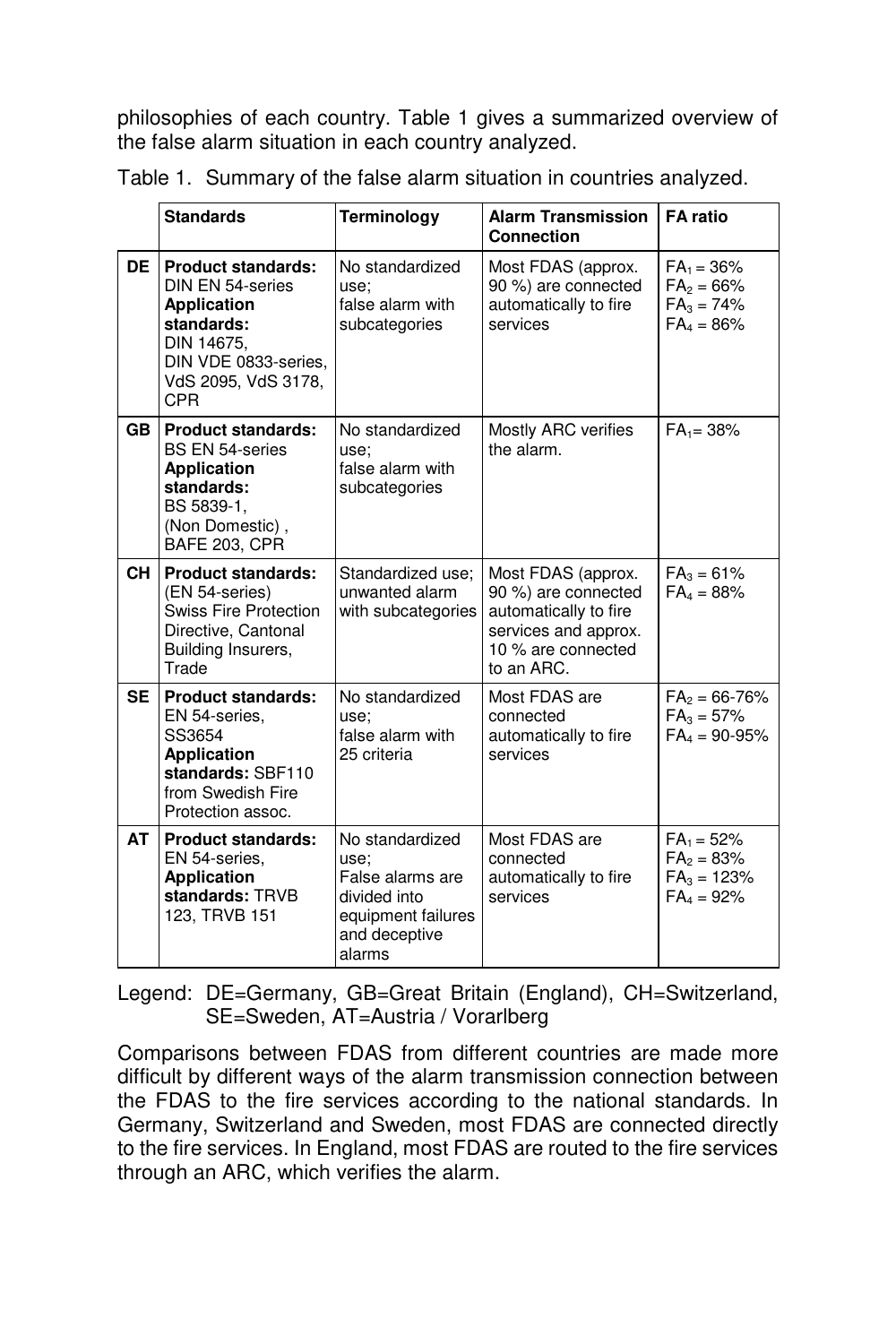Considering all of this, of course, in the different countries, we found a different quality and quantity of data material and statistics about false alarms from FDAS. These values show similarities, but they are not suitable for a direct comparison.

# **Conclusion and outlook**

It is not easy to differentiate between real and false alarms because it is not easy to say at which point we are talking about a real fire. The situation can change between the initial alarm and the arrival of the fire and rescue services. Additionally, it is not clear whether a term has the same meaning in two different countries. The characteristic values of FDAS such as the false alarm ratio cannot simply be applied from one country to another. Amongst other reasons, is that: a) a standardized European way of collecting and documenting the data does not exist – often not even in one country, b) a standardized use of terms is not given and c) the national application standards differ  $-$  and with that, the components of an alerting process.

A common understanding of real and false fire alarms is needed, and a common framework for false alarms with comparable categories or criteria – similar as we have roughly applied in this report. As a next step, a common basis of the term false alarm should be agreed. This term is already used in this way in some countries and it is also used in European standards. A definition of the categories can be reconsidered at a later date. A uniform approach for documentation and preparation of data/statistics is imperative for this subject.

Fundamental research activities are needed to get reliable facts. There are a lot of questions considering that real and false alarms are not on a same quality level: How many false alarms do we have? How can this be assessed quantitatively and qualitatively? When will we have more false alarms than we want to accept? Are false alarms in principle a side-effect of fire detection? How many real alarms do we have from FDAS? What are the effects of real and false alarms? Which technical approaches are helpful for a reliable and fast fire alarm combined with a view to false alarms?

Basically, we see that the subject of false alarms must be increasingly implemented and integrated into the fire protection and fire alarm strategies. Handling false alarms is an active part of the management of a site.

# **References**

[1] Rütimann, L (3/2014). Reducing False Alarms - A case study of selected European countries. US Conference on Suppression and Fire Detection. SupDet 2014 March 4-7, 2014 in Orlando, Florida (U.S.A.).